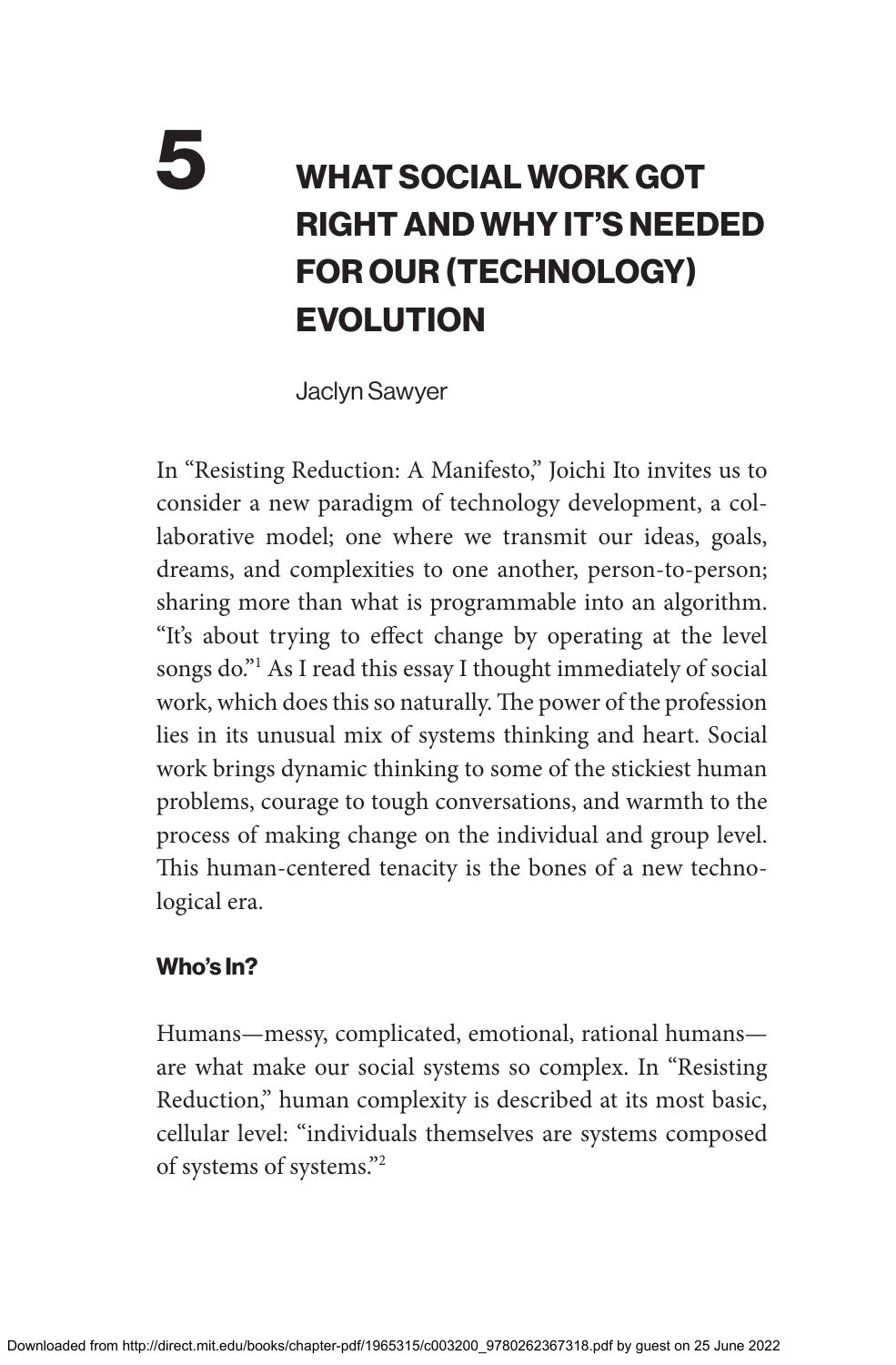These already fascinatingly complex beings create families, friendships, communities, cultures, and social systems, and networks become exponentially more complex. Technology, now an embedded feature in these human systems, affects each member of a system directly or indirectly; the collateral impact on our individual lives and communities is unfathomable.

Our increasingly automated and measured society is being built with tools that are powerful enough that the misuse of them could further divide us but simultaneously offer the opportunity for deeper convergence. As we move forward, will we build technology to reflect our growing diversity? Will we build only what we currently know into our machines, or will we leave space for the unexpected, for the times we surprise ourselves or are surprised by others? And as technology evolves—daily—are we able to develop the social knowledge we require rapidly enough to make these decisions, and in the time we need to make them?

Luckily, we have experience and wisdom within our societies to lean into as we develop new technology. And there's a method for doing this that Ito describes: "participant design'design of systems as and by participants." This approach will steer us away from a human versus machines mentality, give us opportunities to work together and leverage diverse expertise, and let ourselves be humbled by the magnificent complexity of humankind. If we collectively pay attention to all the ways humans affect technology, and technology affects humans, we can develop a strategy for continuous learning and iteration.

But who are the participants, and how do we invite them into a collaborative model? We know the active participants: those who design technology, the end users, our peers, and networks—but what about those unseen participants not visible in our mainstream economic and social systems? I'm a social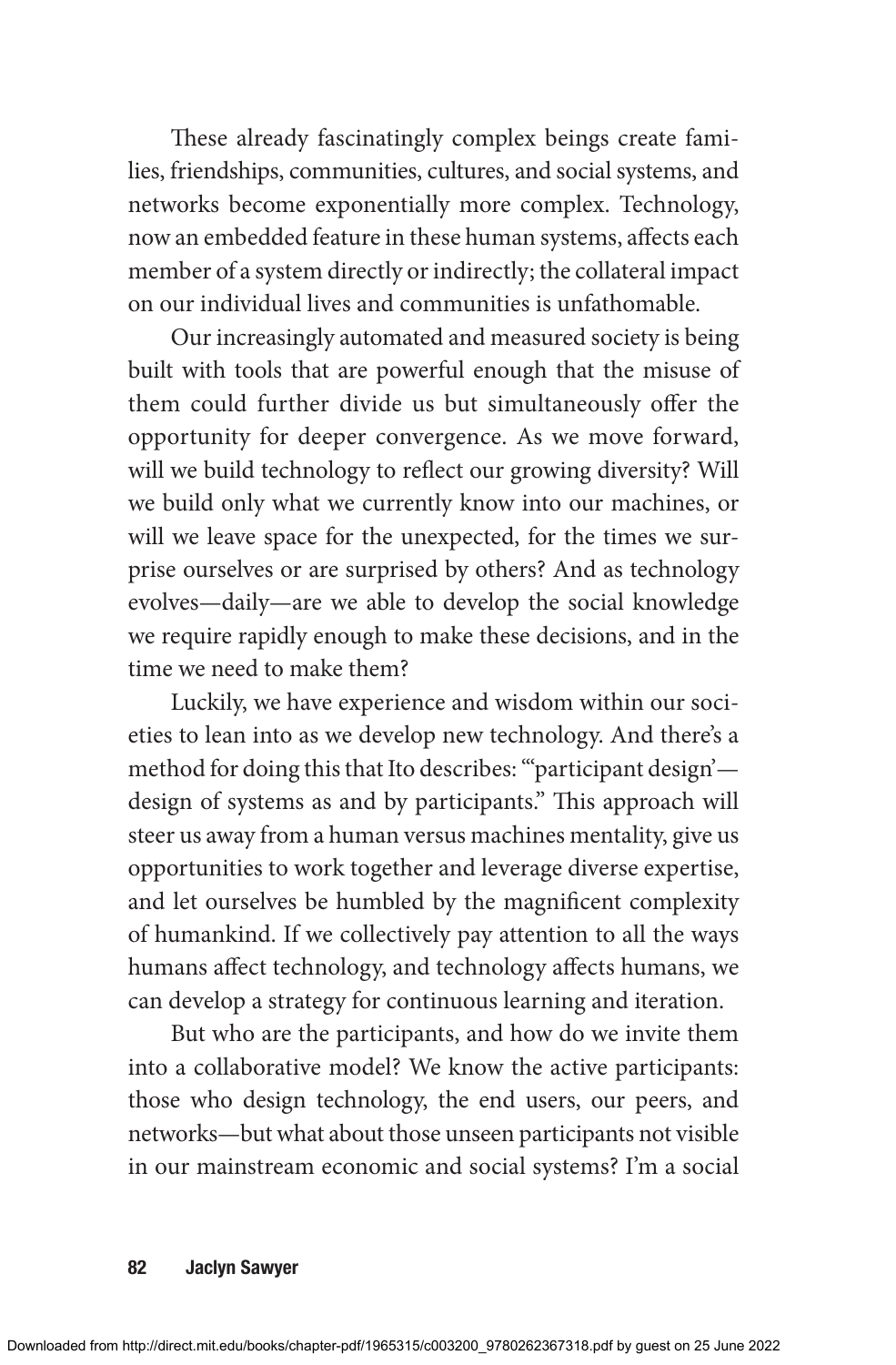worker, and like many professionals who call themselves by this name, I work with some of the most vulnerable members of society, those who may go unseen, actively oppressed or represented in a reduced way in our data-based systems. They too are participants, and social workers can help bring their voices into system design.

I see interesting opportunities for social workers to contribute to the work ahead in human-centered technology. They are trained to work dynamically with individuals, groups, and systems. Across diverse practice areas, they bear witness to much of the nuance of the human-social experience, and their work requires them to continually adapt to changing environments, circumstances, and policies. They are trained to work with the vulnerable, the marginalized, the neglected, as well as the wealthy, the highly educated, and the well connected. They see who's in and who's missing. Social workers are continuously evaluating "goodness of fit" for a person within their environment and assessing risk and danger, all while working toward a goal of flourishing. This flexibility, paired with a healthy respect for human agency and social and racial justice, gives them unique (often overlooked) perspectives on the power and responsibility of the technological choices we make.

But we're not primed to work together. The main challenge is that we lack structures for collaboration and continual iteration. Social workers might have a valuable perspective on systems work explored in scientific disciplines, but they speak a different language, and the work is siloed. Much of social work is experiential, based on extensive field experience, and needs to be translated into something useful for technologists. Technologists have the technical ability to investigate and exploit data about social experiences and phenomena but lack the history and social context. There is a natural complement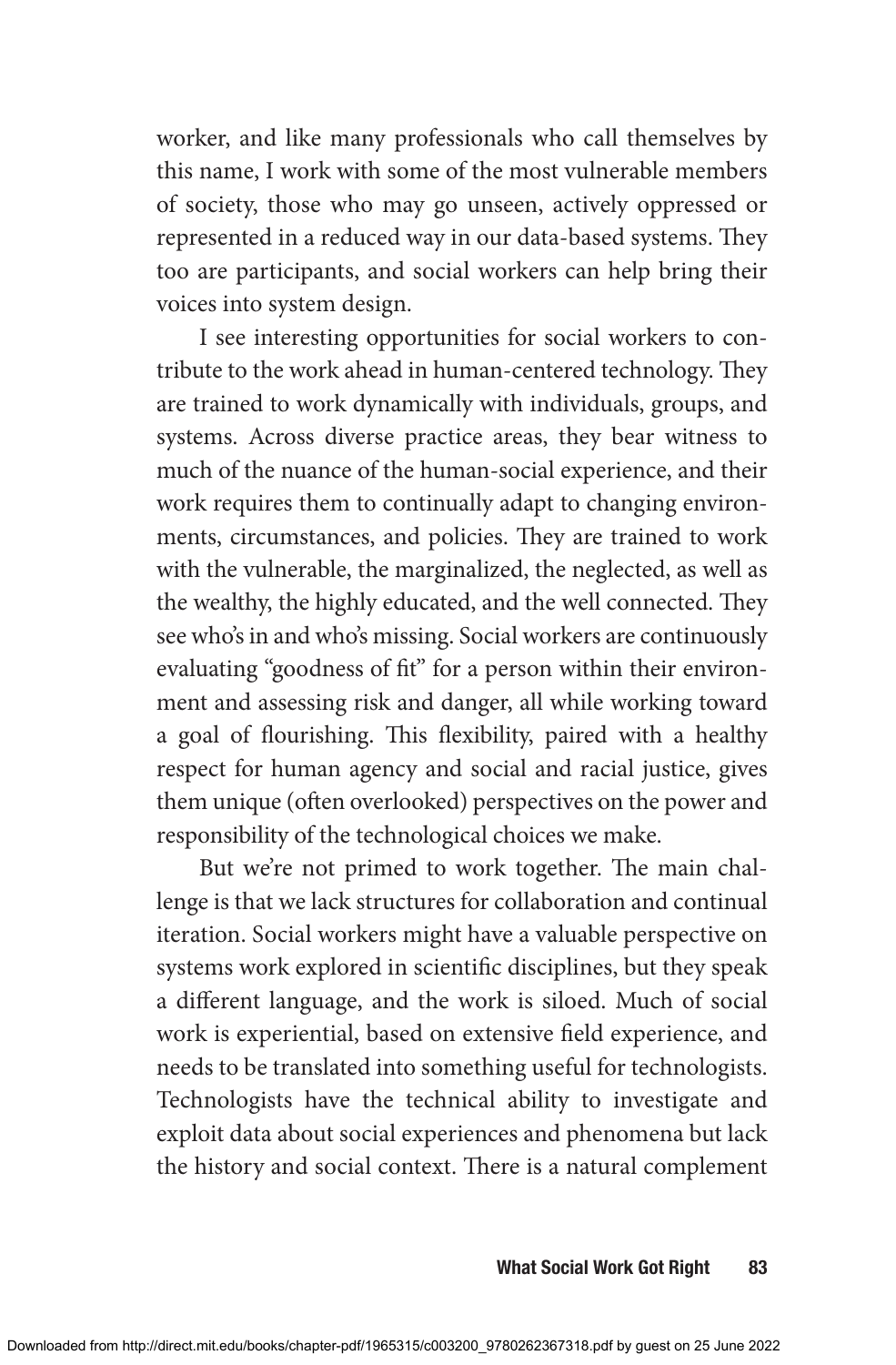here, but we need a systematic approach to bring these groups together.

My work is focused at the intersection of social work, data, and technology, a space that gives voice to experts on the human domain in the digital realm. I lead the Data and Program Analytics department of a large nonprofit organization that provides housing opportunity for the formerly homeless. My department develops software, collects data, conducts analyses, and distributes insights to better understand the work we do and the implications in the larger field of housing and homelessness. This work is my window for observing realworld examples of a collaborative model in action. From this perspective, let me share the following thoughts on

- thinking ecologically, or how the ecological theory in social work prepares social workers to be complex systems thinkers and actors;
- predicting history, or how social welfare technology interventions can have unintended consequence; and
- working together, using an example from my own work that brought social workers, computer scientists, and analysts together to design a human-centered technology system.

## Thinking Ecologically

As a discipline, social work walks an interesting line between the individual and the collective, self-determinism and environmental influence. Social work exists to foster individual well-being and healthy relationships and to promote positive interdependent exchanges between persons and their environment. Social work has a code of ethics,<sup>3</sup> and fundamental to this work is respect for the constellation of the profession's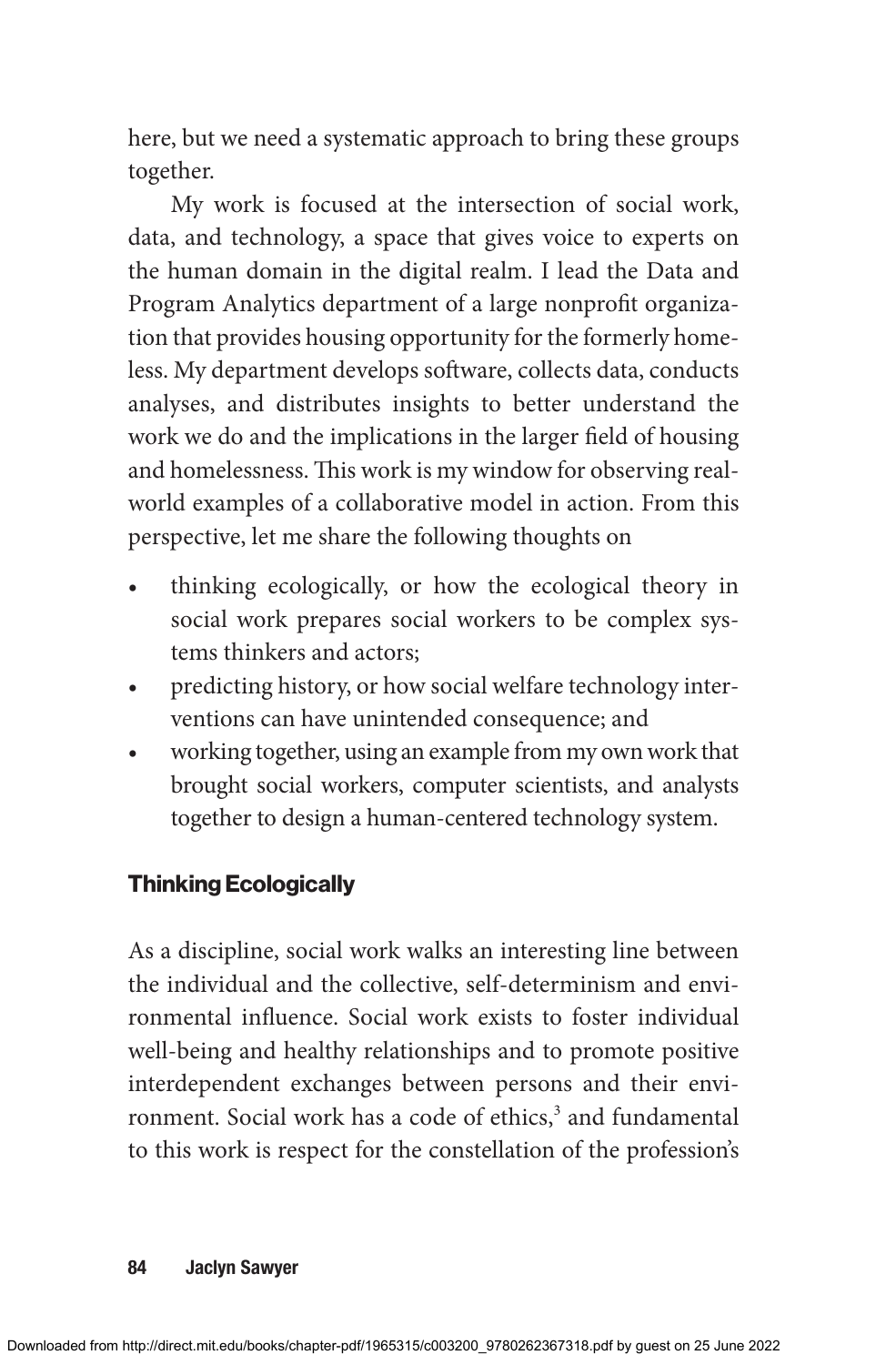core values and how they are expressed within a mutual transaction: service, social justice, human dignity, interpersonal relationships, integrity, and competence.<sup>4</sup>

Social work prepares its professionals with rigorous field experience and a holistic curriculum that includes theories and frameworks that question and challenge complex social systems. First-year students have a basic conceptual understanding of feedback loops, nonlinear trajectories, and exposure to systems thinking. This foundation is useful for their subsequent coursework, which can take them in a variety of directions from micro to macro practice: political advocacy, behavioral economics, clinical and therapy modalities, and social enterprise, just to name a few. The practice areas and careers social workers find themselves in are numerous and diverse, and what unites them is a systems perspective.

Students are first introduced to ecological systems theory (also called the ecological model) in their first semester of graduate school in a class called Human Behavior and the Social Experience. The ecological model uses concepts from biology and the physical sciences to describe the reciprocity between individuals and their environments. The model presents a means of examining how "good a fit" people are within their physical environment and how the mutual exchange of person and place affects their livelihood. In this way, there is a focus on the edges of systems, where they interact or overlap, and what happens in those spaces where one ends and another begins.

Social work training has an interesting history with systems thinking that, like the profession, evolved over time to be in alignment with the mission of the work. Systems theory was first introduced in the mid-twentieth century as a family systems model. Social workers first applied the theory, which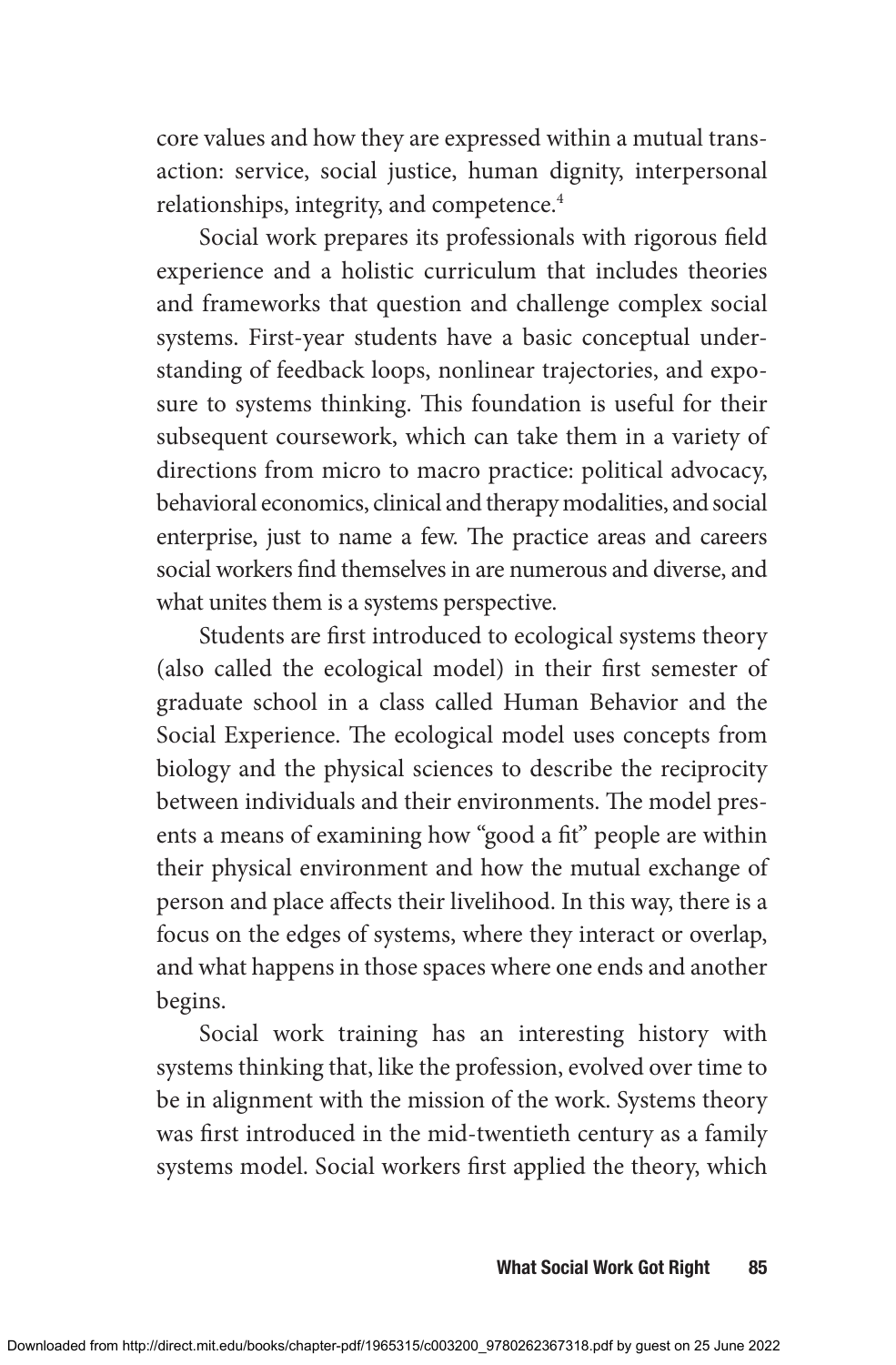uses biological concepts to explain the adaptation of organisms to their environments, to describe the exchange between families and their environment. Early models presented a reduced view of reciprocity where it was believed family members were influenced equally by environmental systems with equal power.<sup>5</sup>

Early models emphasized goodness of fit through adaptation of person and place, but did not acknowledge the influence of power dynamics, the role of the observer, and the relative power of each part of the helping system. Moving in a less reductionist direction, in the 1960s and 1970s social work systems theory assumed a more ecological approach, deconstructing the term *environment* into social determinants with varied levels of power and influence, dependent on the individual features and their desired level of connectedness to the system.<sup>6</sup>

In 1979, Urie Bronfenbrenner pushed ecological systems theory into practice as a model that identifies five environmental systems with and within which an individual interacts: microsystem, mesosystem, exosystem, macrosystem, and chronosystem.7 These systems represent ecosystems and the immediate to distant influence in a person's life.

From the initial wisdom of the physical sciences, ecological theory in social work further evolved in the 1980s to incorporate pressing factors such as the influence of power and oppression, the role of the observer in recording history, and the sociocultural functions that speed up or slow down the pace at which social exchanges occur. Paramount to this theory in social work practice is an ecological perspective on race, ethnicity, and gender, and the power implicit in the transactional exchange. This is really the special sauce of social work: it does not hold a reductionist view of an individual's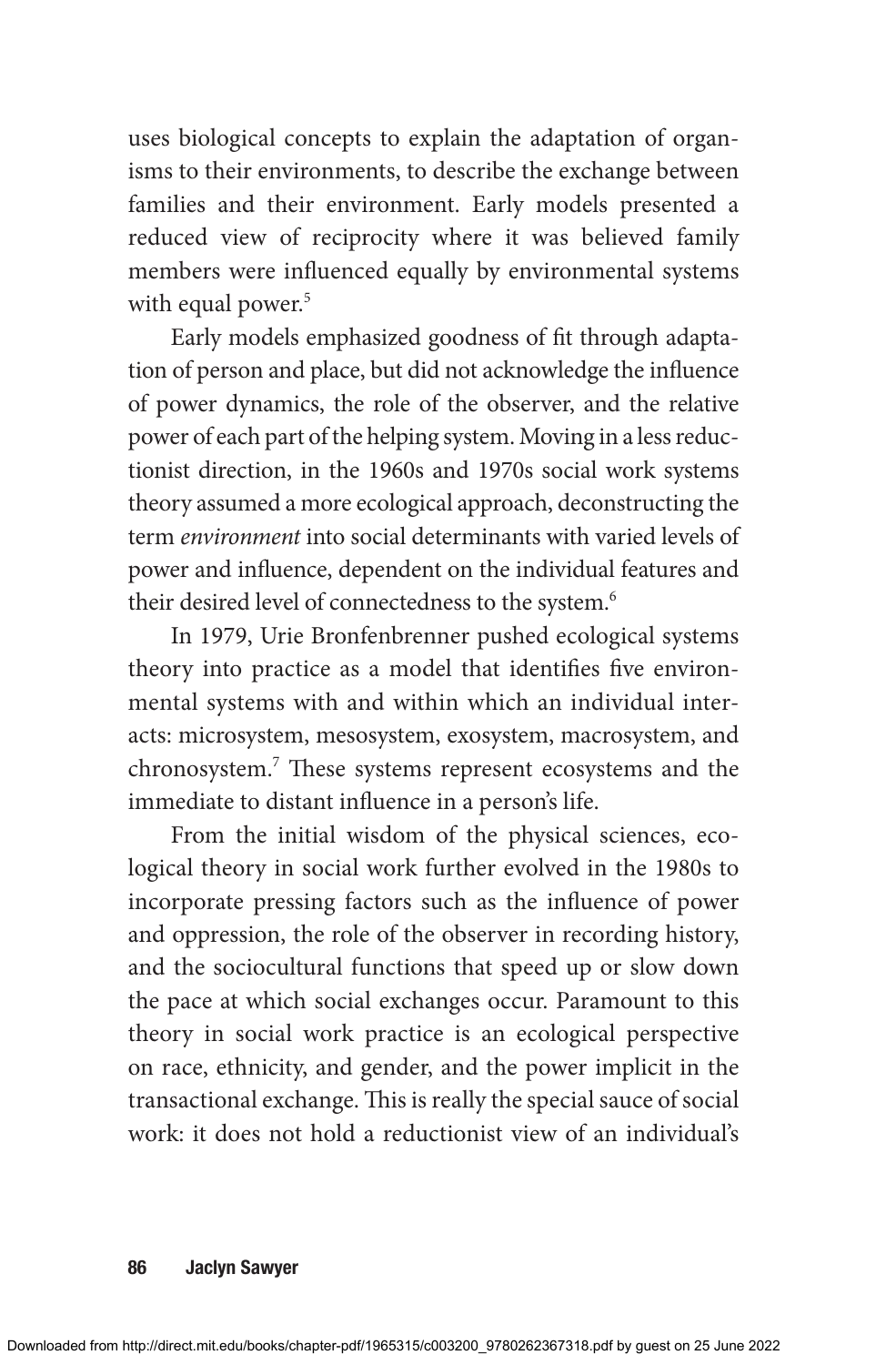experience; instead, it continuously considers the features and social constructs at play in a situation, interpreted through a social justice lens.

In education and in practice, social workers are trained to see the invisible social forces that inform behavior and social organization. With this approach, a person's motivations can be as important as their actions. Trained to perceive the gestalt, they build their work sensibly and dynamically in response. In "Resisting Reduction," Ito describes an intervention approach reminiscent of social work, "Better interventions are less about solving or optimizing and more about developing a sensibility appropriate to the environment and the time. In this way they are more like music than an algorithm."8 There is popular debate in the field of social work about whether it is more art or science. Maybe it's a synergy of art and science.<sup>9</sup> Practitioners bring the unseen layers of influence into the light and challenge the forces in the system not viable for the whole. They evaluate entropy in the system by identifying and deconstructing the factors that do not promote growth: intergenerational poverty, historical oppression, systemic and institutionalized racism. Social work theory aims to understand determinants to strengthen intervention, instilling an approach akin to what Ito describes as "Humility over Control." Social workers are a voice for humans in the automated age.

#### Predicting History

What happens when technology tools, designed for social welfare, are developed without codesign from the social service providers and the "beneficiaries" that will use them? Despite best attempts to build a peer-reviewed, evidenced-based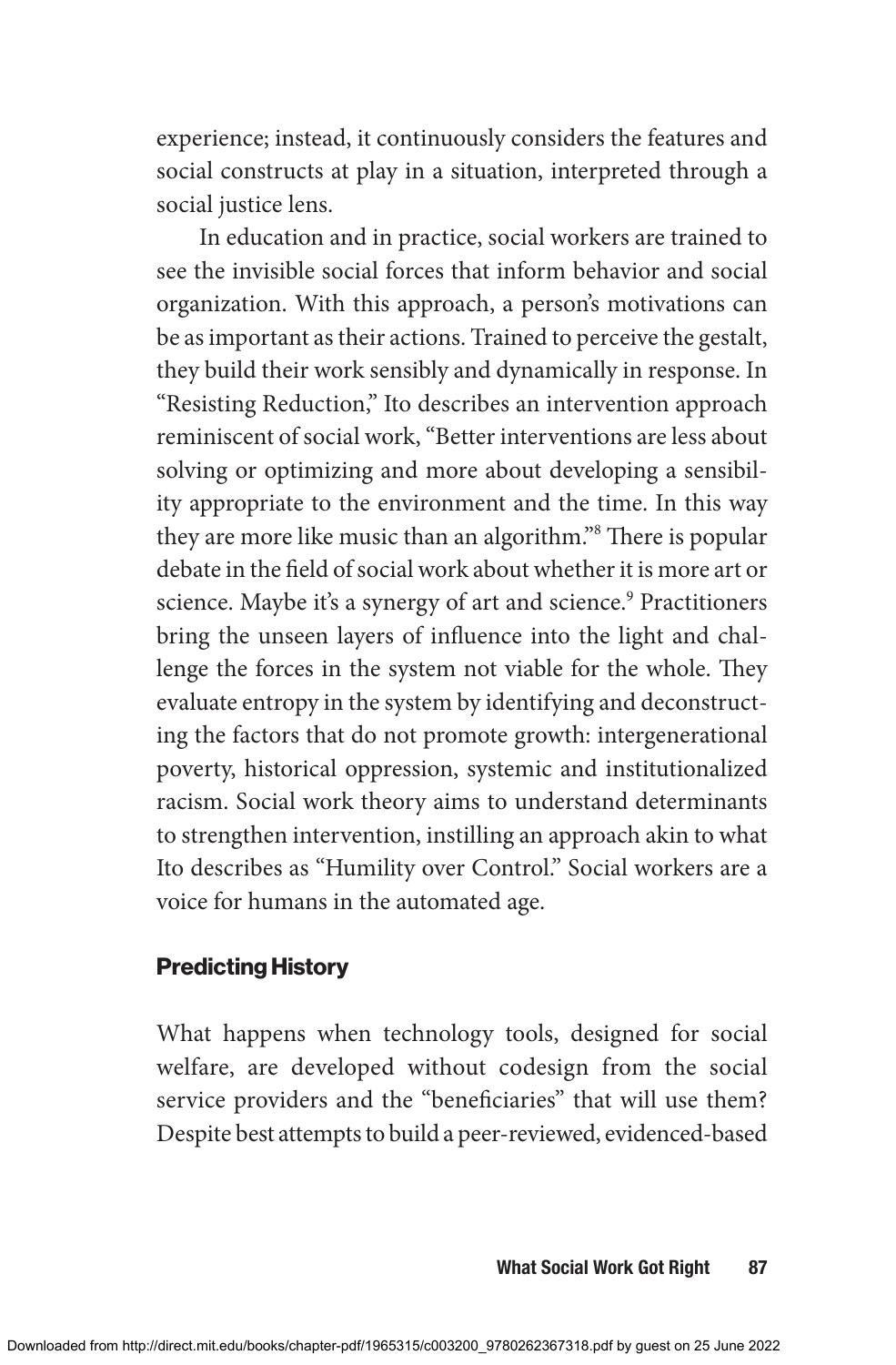intervention, we still witness collateral damage from technology intervention in social systems, and the people served therein.

Let's look at one of the case studies Virginia Eubanks highlights in her book *Automating Inequality*. It focuses on the coordinated entry system for housing opportunity in Los Angeles. This policy approach has gained increasing national popularity in recent years, known colloquially as "the Match .com of homeless services."10 In a nutshell, a coordinated entry program is a systematic approach designed to connect those experiencing homelessness with the limited available housing stock in the city. Given the obvious supply and demand problem, the approach uses a survey tool, VI-SPDAT (Vulnerability Index-Service Prioritization Decision Assistance Tool) to identify the most vulnerable people in need of housing and assign a priority score for placement.<sup>11</sup>

From my perspective, HUD did its due diligence when assessing possible survey tools. Prior to adoption they convened expert panels<sup>12</sup> and assessed each survey tool on the degree to which it was valid, reliable, inclusive, person-centered, user-friendly, strengths-based, sensitive to lived experience, housing-first oriented, and transparent.<sup>13</sup> According to HUD, the VI-SPDAT tool is "designed to help guide case management and improve housing stability outcomes and provide an indepth assessment that relies on the assessor's ability to interpret responses and corroborate those with evidence."14 These criteria certainly echo some of the best practices in social work (for anyone working on the front lines of homelessness), and yet, as evidenced in *Automating Inequality*, there is a breakdown somewhere between the intention of the technology and actual impact in individuals' lives. After meeting with case managers and hearing individuals' stories, Eubanks eloquently reflects: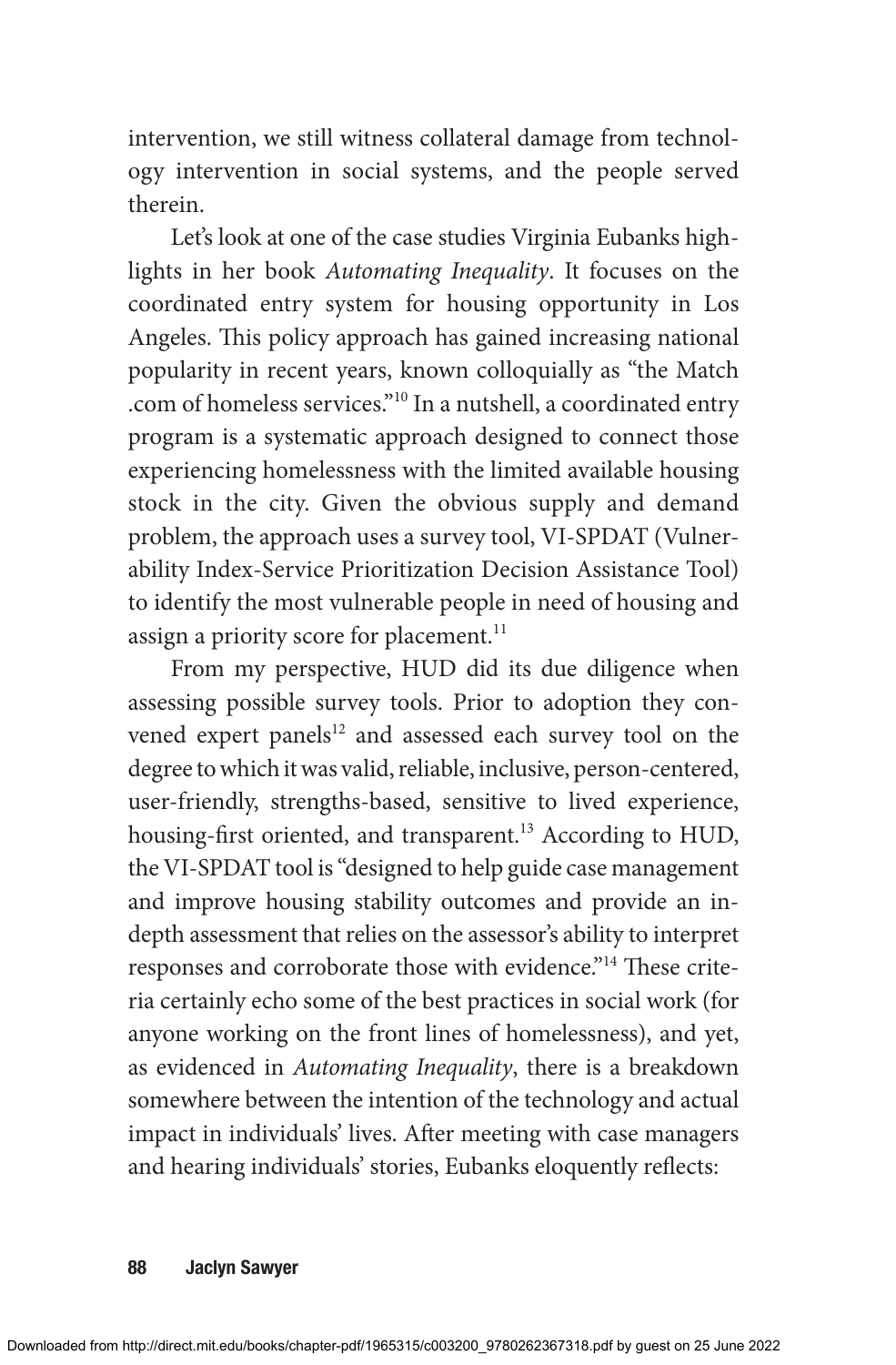If homelessness is inevitable—like a disease or a natural disaster then it is perfectly reasonable to use triage-oriented solutions that prioritize unhoused people for a chance at limited housing resources. But if homelessness is a human tragedy created by policy decisions and professional middle-class apathy, coordinated entry allows us to distance ourselves from the human impacts of our choice to not act decisively. As a system of moral valuation, coordinated entry is a machine for producing rationalization, for helping us convince ourselves that only the most deserving poor people are getting help. Those judged "too risky" are coded for criminalization. Those who fall through the cracks face prisons, institutions, or death.<sup>15</sup>

So how did this go astray? As Eubanks so accurately observes, homelessness is not a simple person-to-home solution. The causes (like the solutions) of homelessness are as complex as those experiencing them. Since we can't program into a machine all the reasons and conditions and actions that render people homeless, we create shortcuts: we design surveys and predictive analytics that give us a sense of objectivity and a facade of equity.

Our history follows us, even when we run in new, innovative directions, "disrupting" the status quo. This is not to criticize these technology-policy interventions; I believe we are moving in the right direction. What we still need is a deeper ecological look at complex problems, such as homelessness, with consideration for how these tools might limit, as they expand, our ability to connect people to resources. Ito brings us to the same conclusion: "Today, it is much more obvious that most of our problems—climate change, poverty, obesity and chronic disease, or modern terrorism—cannot be solved simply with more resources and greater control. That is because they are the result of complex adaptive systems that are often the result of the tools used to solve problems in the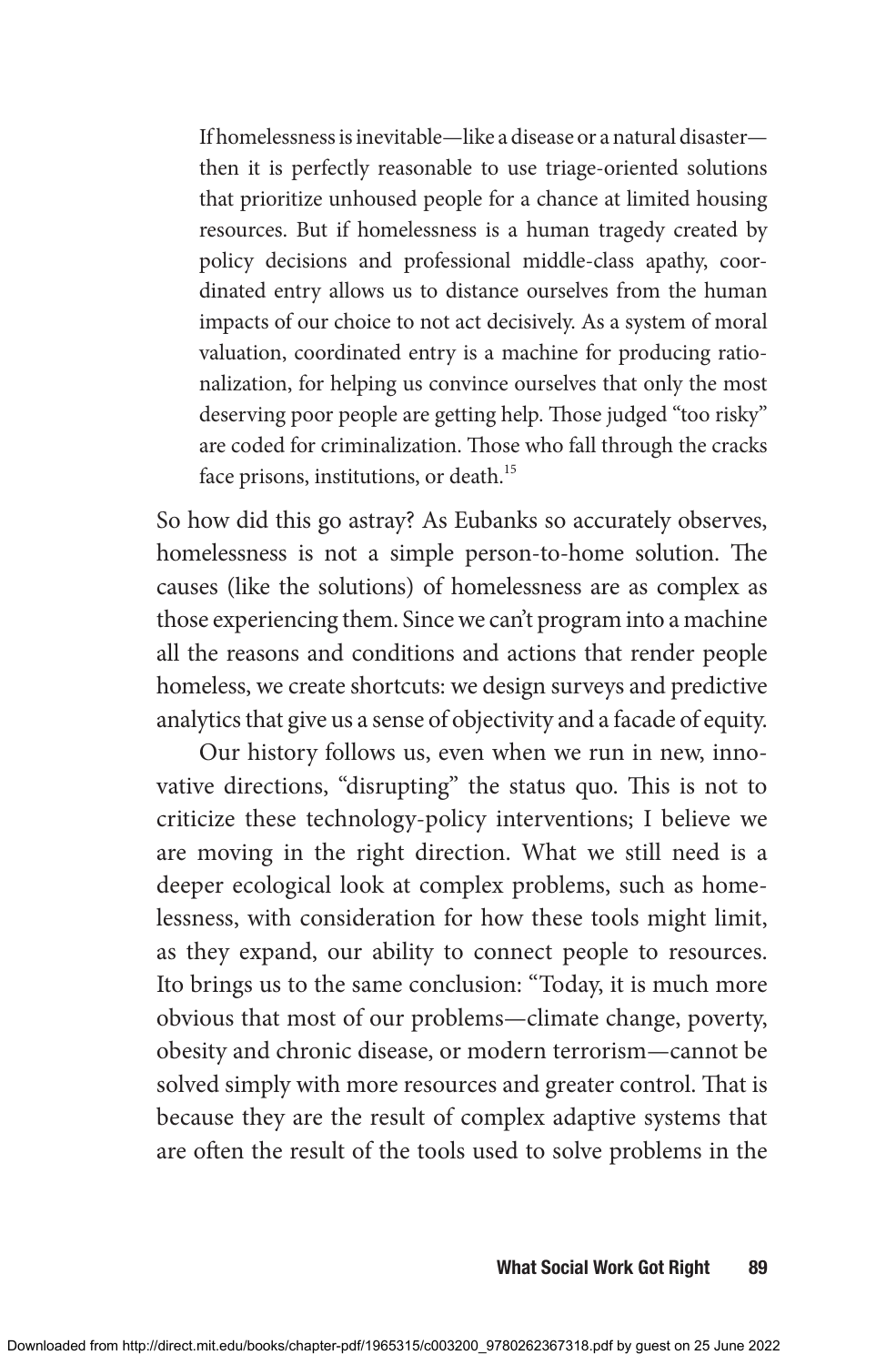past, such as endlessly increasing productivity and attempts to control things. This is where second-order cybernetics comes into play—the cybernetics of self-adaptive complex systems, where the observer is also part of the system itself."

Data about people and social conditions reflect the influence of the methods by which they were collected: the people, places, language, culture, and social context. Data are further influenced by the methods of cleaning, standardizing, and analyzing applied. It's not feasible to consider the entire individual/sociopolitical context when conducting analyses, but it's myopic when you don't. There is still great value in investigating social phenomena (or the subset we have the privilege to analyze), but given the limitations of both humans and machines, we develop these heuristics on what we know, and what we have, at the time we have it. A panacea solution is unlikely.

The tools and methods of data science, including predictive models, help us understand our history. While machine learning is positioned to anticipate and forecast what is coming, in my opinion the true power of predictive analytics lies in how it helps us reflect on what has already happened; deeply consider the factors that influence our trajectory; and assess whether we can—or should—trust the expected future results. Nate Silver, who has become a household name for election predictions, reminds us of the limits of probability in what he calls the "prediction paradox": the more humility we have about our ability to make predictions, the more successful we can be in planning for the future."16 Machine learning requires a humility that constantly acknowledges that the model is limited and incomplete, and it requires evaluation (and reevaluation) to see how it performs when disturbed; it's like shaking a ladder before you climb it to test how solidly it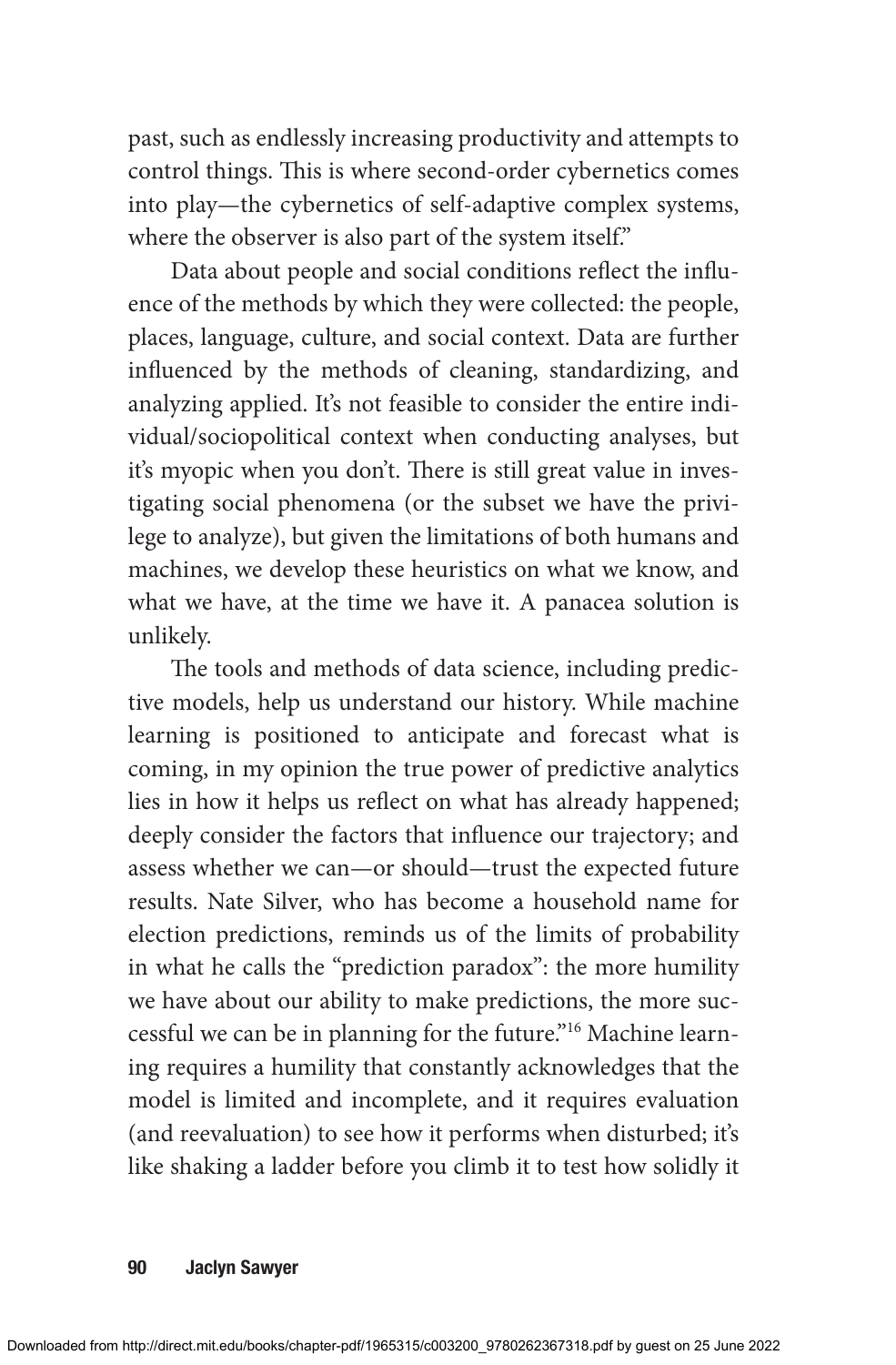is positioned. The model is only as good as its data, and social workers can help hold the ladder.

#### Working Together

I am hopeful that we are moving in the direction of a more resilient and adaptable technological era, but we still have so much work to do to bring diverse actors together in true collaboration. My work picks up somewhere where Eubanks's case study leaves off. There's sweeping movement of "data for good," and governments and NGOs and big corporations are finding places where their work overlaps. My work in data about and for social welfare faces the same challenges and limitations that Eubanks outlines. And it is motivated by the same goals of system improvement: to identify and involve the right stakeholders, and to examine the problem from more angles. Put simply, the goal is to help more people in better ways. Aware of the opportunities and limitations, my team's design approach for data systems and analysis strategy is based on the best "sensibility approaches" we can develop, informed by experts in the field, evaluated by users and beneficiaries, and amended in a continuous loop of feedback and improvement.

As Sasha Costanza-Chock echoes in "Design Justice: AI and the Escape from the Matrix of Destruction": "Different people experience algorithmic decision support systems differently, and we must redesign these systems based on the lived experience of those they harm. This is essential if we want to make space for many worlds, many ways of being, knowing, and doing, in our visions of AI and of planetary systems transformation."17 I hope in this work we continue to reach a bit further and learn how the most vulnerable and silenced among us feel and experience being at the other end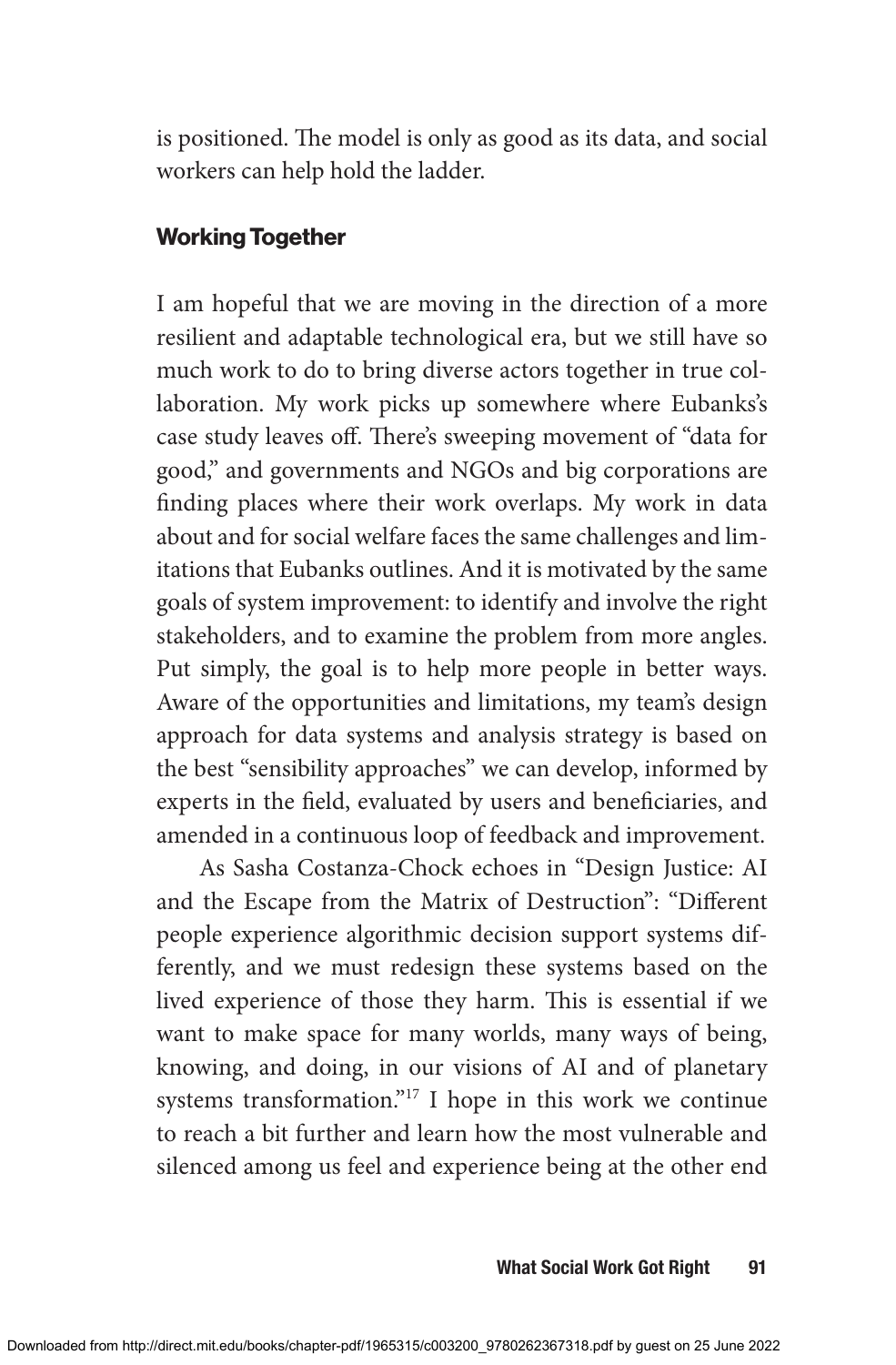of a data-based system. It is they who have the most to lose, and (we only hope) the most to gain from the systems we build in support.

\*\*\*

I'll end here with a heartening example from my own work that brought computer scientists, social workers, and data practitioners together to codesign software that is used by homeless outreach workers. Street homeless outreach work by its nature is very data collection heavy: each interaction is recorded to store important details that will help connect an individual with services and housing and promote good communication among the team. Developing software that is easy to use, captures the correct information, and limits common data entry errors can add great value to the teams on the ground interacting with clients every day. A codesigned system informed by the end-users also helps the data analysts understand the context in which the data points exist. While this seems like the best approach to developing software and consequent analysis of the data collected therein, it can be challenging to bring these diverse practitioners together, even within a social service organization. This process can occur more naturally when using a human-centered design approach. The shared design process helps build empathy, encourages mutual understanding, and creates a common language useful for grappling with the knotty questions surrounding "how to represent people as data points." Starting with open-ended questions in a creative environment initially promotes curiosity and conversation, and ultimately it can bring creative, novel solution ideas to a shared problem.

I am continually heartened when I see social workers gaining comfort while sharing ideas about data elements, a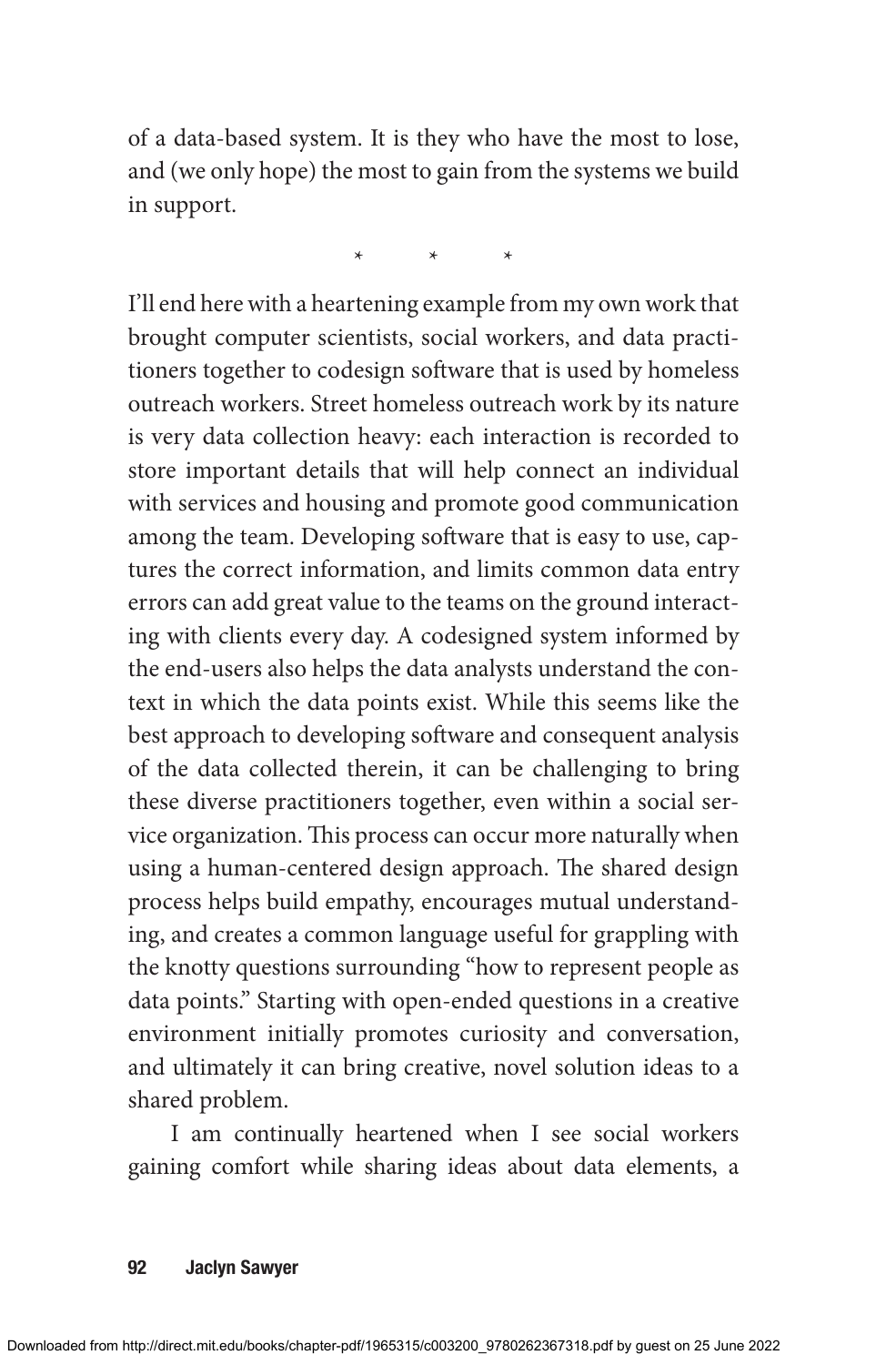space outside their expertise that is historically dominated by technologists (an elite few). I love seeing social workers inject person-first language into data systems—"person experiencing homelessness" rather than "homeless person"—and seeing them reinvent "unknown" options in demographic fields to describe situations that come up as they build trust with clients—"didn't want to disclose" rather than "doesn't know the answer." When they go through the exercise of imagining a database, they think about real people they know, care about, have struggled with, and they think about how this system could help them. They question why certain information is needed, challenging the ever-growing trend of "more data is better." These small suggestions reflect human-centered values and remind us that behind every data point is a real person, with joys and struggles like our own.

I am equally heartened when I see technologists, computer scientists, and data practitioners slow down their pace during the "gaining empathy phase." They begin by asking questions and gathering requirements (not different from a typical software development model), but in the context of social welfare these questions have the opportunity to expose them to more than typical end-user needs and tap into some less tangible human struggles and motivations.

The diversity of perspective going in leads to a more fully formed system with more understandable outputs. Working together from the beginning builds comfort and a relationship between these groups that makes feedback and reiteration easier (and more enjoyable). Working together creates the potential for real stories to be told from data points, and it breathes life into algorithms.

We are only at the beginning of resisting reduction in technology design. We need to construct our technological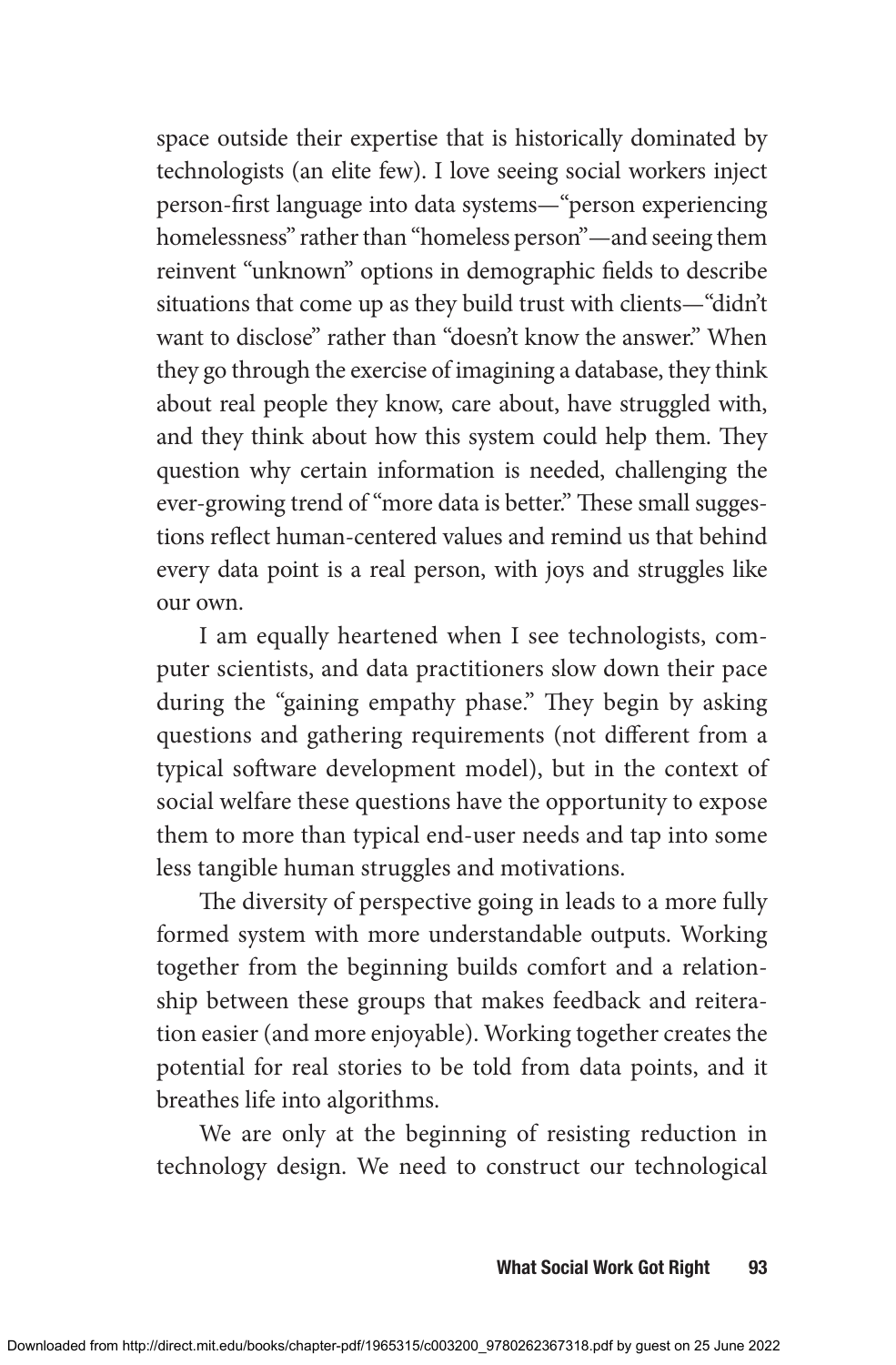future in a way that lets us leverage human experience and compassion. For this, I encourage us to look to our colleagues in social work for guidance in keeping our technology path human-centered, paved with empathy, care, and reverence for our shared complex history of social progress.

#### Notes

1. Joichi Ito, "Resisting Reduction: A Manifesto," *Journal of Design and Science*, no. 3 (2017), [https://jods.mitpress.mit.edu/pub/resisting-reduction.](https://jods.mitpress.mit.edu/pub/resisting-reduction)

2. Ibid.

3. National Association of Social Work, "Social Work Code of Ethics," <https://www.socialworkers.org/about/ethics>(accessed May 11, 2018).

4. Ibid.

5. Michael Ungar, "A Deeper, More Ecological Social Work Practice," *Social Service Review* 76, no. 3 (2002): 480–497.

6. Geoffrey G. Greif and Arthur A. Lynch, "The Eco-Systems Perspective," in *Clinical Social Work in the Eco-Systems Perspective*, ed. Carol H. Meyer (New York: Columbia University Press, 1983), 35–71.

7. Ungar, "A Deeper, More Ecological Social Work Practice," 482.

8. Ito, "Resisting Reduction."

9. Tricia B. Bent-Goodley, "The Art and Science of Social Work Revisited: Relevance for a Changing World," *Social Work* 60, no. 3 (2015): 189–190.

10. Virginia Eubanks, *Automating Inequality: How High-Tech Tools Profile, Police, and Punish the Poor* (New York: St. Martin's Press, 2015), 84.

11. OrgCode Consulting Inc. and Community Solutions, Vulnerability Index Service Prioritization Decision Assistance Tool (VI-SPDAT), American Version 2.0 for Single Adults, 2015.

12. HUD Exchange, *Assessment Tools Convening*, [https://www.huduser](https://www.huduser.gov/portal/publications/reports/Assessment_tools_Convening_Rpt.html) [.gov/portal/publications/reports/Assessment\\_tools\\_Convening\\_Rpt](https://www.huduser.gov/portal/publications/reports/Assessment_tools_Convening_Rpt.html) [.html](https://www.huduser.gov/portal/publications/reports/Assessment_tools_Convening_Rpt.html) (accessed May 3, 2018).

13. HUD Exchange, *CPD-14-012: Notice on Prioritizing Persons Experiencing Chronic Homelessness and Other Vulnerable Homeless Persons in* 

#### 94 Jaclyn Sawyer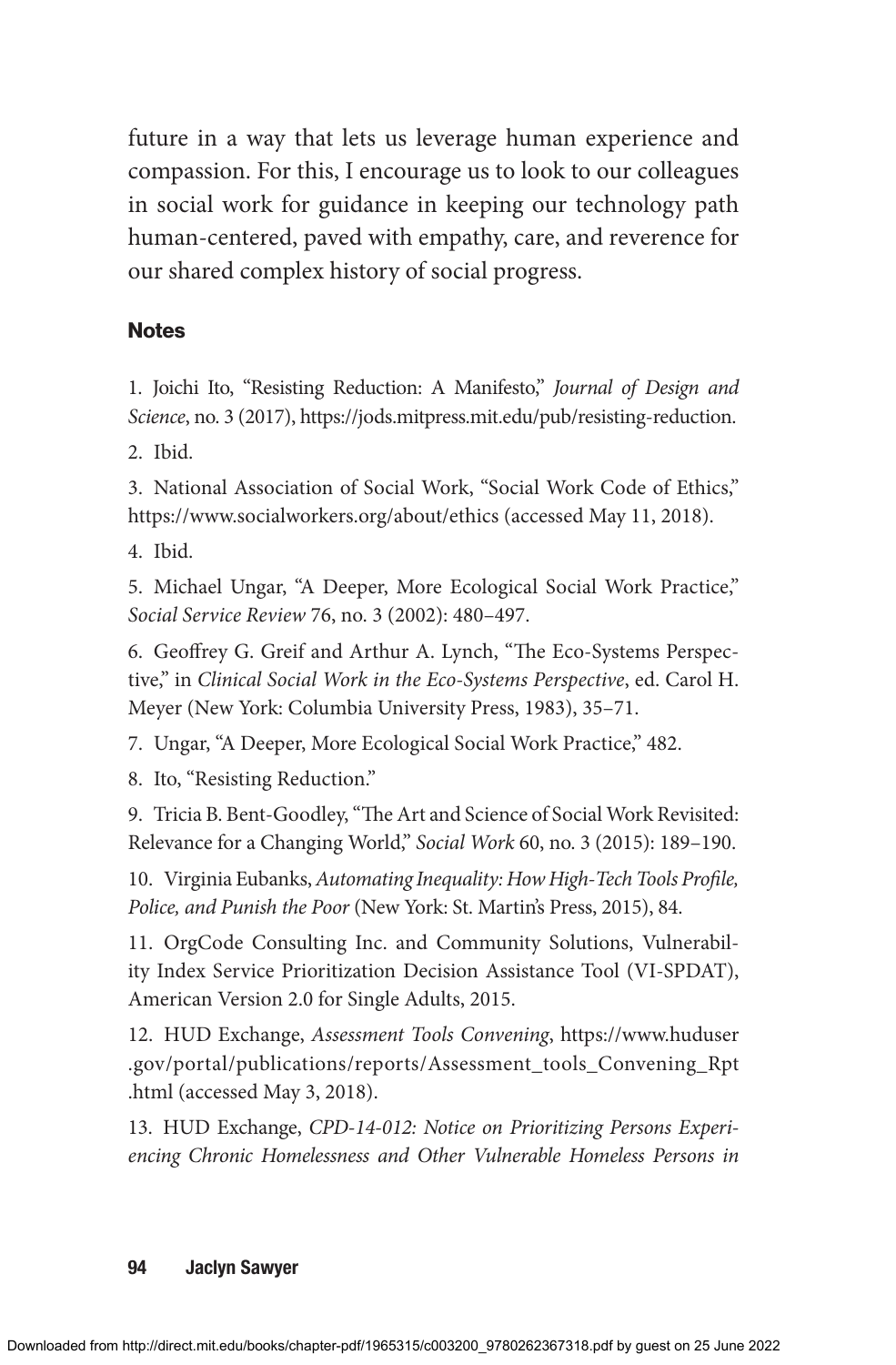*Permanent Supportive Housing and Recordkeeping Requirements for Documenting Chronic Homeless Status*, [https://www.hudexchange.info/resource](https://www.hudexchange.info/resource/3897/notice-cpd-14-012-prioritizing-persons-experiencing-chronic-homelessness-in-psh-and-recordkeeping-requirements/) [/3897/notice-cpd-14-012-prioritizing-persons-experiencing-chronic](https://www.hudexchange.info/resource/3897/notice-cpd-14-012-prioritizing-persons-experiencing-chronic-homelessness-in-psh-and-recordkeeping-requirements/) [-homelessness-in-psh-and-recordkeeping-requirements/](https://www.hudexchange.info/resource/3897/notice-cpd-14-012-prioritizing-persons-experiencing-chronic-homelessness-in-psh-and-recordkeeping-requirements/) (accessed May 3, 2018).

14. OrgCode Consulting Inc., Service Prioritization Decision Assistance Tool (SPDAT), Version 4.1, [http://cceh.org/wp-content/uploads/2016](http://cceh.org/wp-content/uploads/2016/07/SPDAT-v4.0-Manual.pdf) [/07/SPDAT-v4.0-Manual.pdf](http://cceh.org/wp-content/uploads/2016/07/SPDAT-v4.0-Manual.pdf) (accessed March 4, 2019).

15. Eubanks, *Automating Inequality*, 123.

16. Nate Silver, *The Signal and the Noise: Why So Many Predictions Fail—but Some Don't* (New York: Penguin Press, 2012).

17. Sasha Constanza-Chock, "Design Justice, A.I., and Escape from the Matrix of Domination," *Journal of Design and Science*, no. 3 (2018), [https://jods.mitpress.mit.edu/pub/costanza-chock.](https://jods.mitpress.mit.edu/pub/costanza-chock)

#### What Social Work Got Right 95